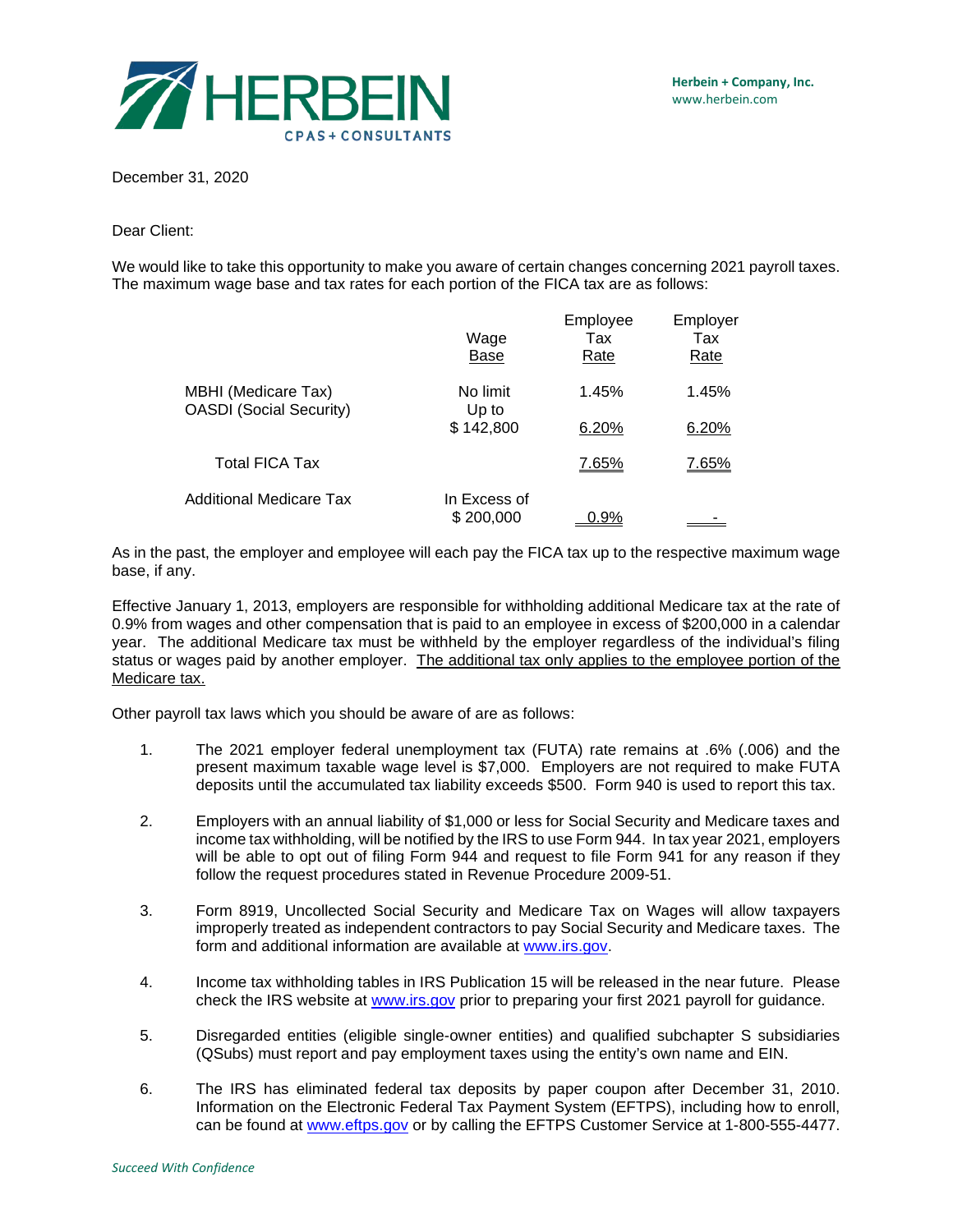

Page Two

7. Employer state unemployment tax is capped at a maximum taxable wage level of \$10,000 for the 2021 tax year (remains unchanged from 2020). You will be notified of any change in your employer's contribution rate by the Department of Labor and Industry during the months of January or February.

In November 2012, the Department of Labor and Industry began the transition to the Unemployment Compensation Management System (UCMS) for electronic filing of unemployment compensation (UC) quarterly reports (Form UC-2/2A) and payment of UC contributions. UCMS is now available to all UC-Tides users for the first-quarter 2013 filing period and thereafter. Please visit the PA Department of Labor and Industry's website to learn more about the UC Management System at [www.uctax.pa.gov.](http://www.uctax.pa.gov/) There is a penalty for paper filing these forms unless you were granted a waiver.

Effective January 1, 2017, employers are required to pay Unemployment Compensation (UC) contributions and reimbursement Statement of Accounts electronically if the total liability owed equals or exceeds \$5,000 for a payment period. Once the threshold is met, all subsequent payments must also be submitted electronically, even if amounts due for subsequent periods are less than \$5,000.

- 8. Employee state unemployment tax (SUTA) is .06% on all wages for the 2021 tax year (remains unchanged from 2020).
- 9. The Pennsylvania state income tax rate for 2021 remains unchanged at 3.07% as of the date of this letter.
- 10. Local Services Tax (LST) is a weekly payroll deduction, if the total LST rate enacted exceeds \$10. The tax will now be withheld from the employee each time they are paid on a prorated basis determined by the number of payroll periods in a calendar year. If the total LST rate enacted is \$10 or less, the tax may be collected in a lump sum.

Also, if the total LST rate enacted exceeds \$10, the Act requires that all jurisdictions exempt individuals with income within their jurisdictions of less than \$12,000. Employees will have the right to complete a Local Services Tax Exemption Certificate.

11. The City of Pittsburgh Payroll Expense Tax is assessed at a rate of .55% (.0055) of gross compensation generated as a result of the employer conducting business within the City of Pittsburgh. This tax is levied on employers and is not to be deducted from employee wages. Self-employed individuals are also subject to this tax. Report and pay the tax due with Form ET-1 quarterly.

If our office renders payroll services on your behalf, the withholding and reporting changes will be automatically instituted.

Effective January 1, 2017, the filing deadline for Form W-2 is January 31st for taxpayers filing in both paper form and electronically.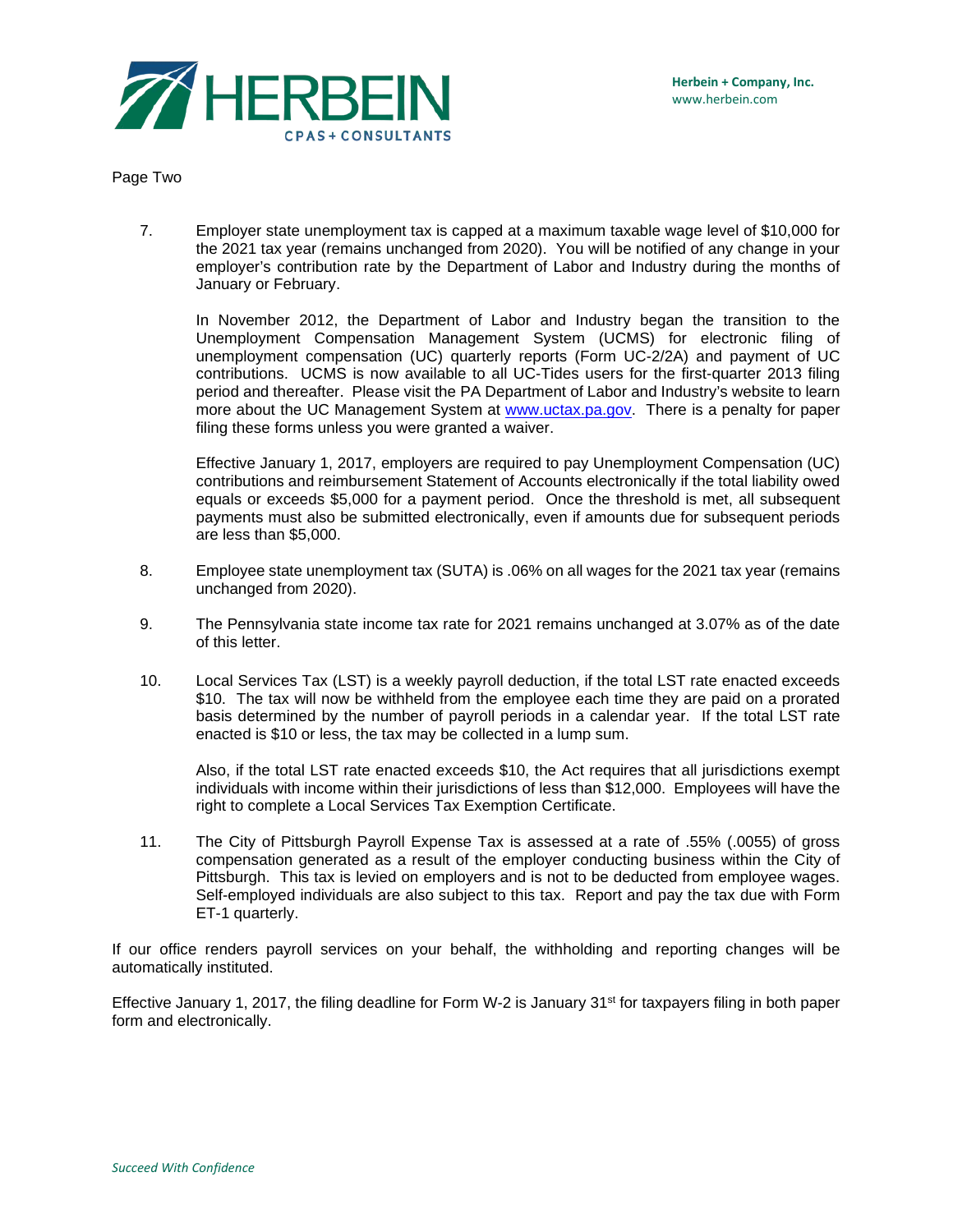

Page Three

Also, note that Forms 1099 are required to be filed to report any interest, dividend, rent, royalty, attorney fee and non-employee compensation payments made during the 2020 tax year if they exceed \$10 per payee for interest, dividends and royalties or \$600 per payee for other payments. When filing your 1099s for the 2020 tax year, you must include the telephone number of the contact person who will be responsible for answering questions relating to the completion of such forms. The filing due date is unchanged for all Forms 1099. The IRS has released Forms 1099-NEC to specifically report Non-Employee Compensation payments in 2020. Federal Form 1099-MISC is still available for other miscellaneous payments.

The Trade Preferences Extension Act of 2015 increases the penalty for failure to FILE "information returns" for 2020 from \$100 to \$270 and increases the penalty for failure to FURNISH "information returns" from \$100 to \$270. "Intentional disregard" of the filing requirements is at least \$540 per information return with no maximum penalty.

Beginning with payments made in calendar year 2012, under the Pennsylvania Act 85 of 2012, payors of either non-employee compensation or payments made under an oil and gas lease from sources within Pennsylvania are required to submit a copy of federal Form 1099-MISC to the PA Department of Revenue. Non-employee compensation is generally payments made to non-employees for services in the course of your trade or business. Payments made under an oil and gas lease typically may include rents, royalties, bonuses and other income regardless of how the payment is reported on the Form 1099-MISC.

If the payor is required to file electronically for Pennsylvania employer withholding, the Form 1099-MISC or 1099-NEC shall be filed electronically in Pennsylvania using e-TIDES. The due date for filing Forms 1099- MISC or 1099-NEC with the PA Department of Revenue is January 31, 2021 for all filers reporting nonemployee pay. The due dates for filings not related to non-employee pay are February 28, 2021 for paper filers and March 31, 2021 for electronic filers.

Entities making rent and royalty payments on PA property to nonresidents in excess of \$5,000 will now be required to withhold personal income tax on the payments. This requirement also applies to non-employee compensation or business income paid to nonresidents if payments exceed \$5,000. Personal income tax must be withheld from the applicable payments and reported on Form 1099-MISC filed electronically. Please contact our office if you need assistance with these withholding requirements.

Employers filing more than 249 forms are required to file Forms W-2, W-2c, W-3c, 1099, 1042-S and 8027 electronically. If you are currently using the IRS Filing Information Returns Electronically System (FIRE), please visit [http://fire.irs.gov](https://fire.irs.gov/) for more information. New users are required to request authorization to file electronically with the IRS by submitting Form 4419, Application for Filing Information Returns Electronically.

With regard to filing Form W-2 with the Social Security Administration, applications or authorizations are not required to file the first Form W-2 electronically; rather, a business filing electronically for the first time is required to register to use the SSA Business Services Online (BSO) at [http://www.ssa.gov/bso/bsowelcome.htm.](http://www.ssa.gov/bso/bsowelcome.htm) Small submitters (fewer than 250 Forms W-2) may also be able to file Forms W-2 online. For more information, visit SSA's Business Services Online Website identified above and select "Tutorial."

The IRS has released a new Form W-4 for year 2020 to accommodate the changes under the TCJA. It is highly recommended that employees file a new W-4 form with their employer to provide better accuracy in withholding since the elimination of the personal allowances that had been claimed in the past. If the employee is a student or other person eligible to claim exempt from federal tax withholding, there is no longer a box on the form to check. The employee should write "Exempt" in the space below – Step 4(c) and complete Steps 1(a), 1(b) and 5.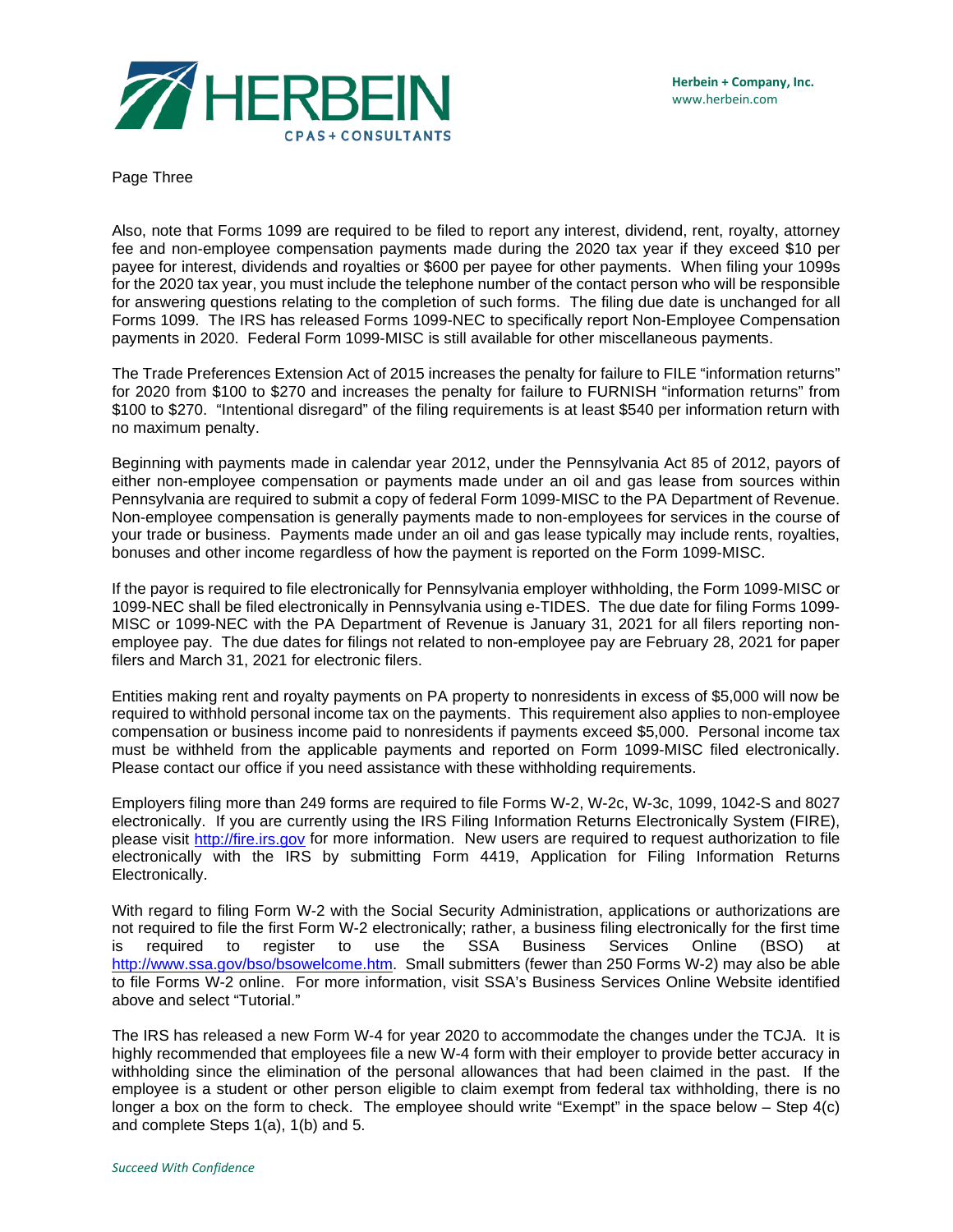

Page Four

The Affordable Care Act requires employers to report the cost of coverage under an employer-sponsored group health plan. IRS Notices 2011-28 and 2012-9 provide relief by making this requirement optional for certain smaller employers until the IRS issues final guidance. The relief is that employers who filed fewer than 250 Forms W-2 for the previous calendar year will not be required to report the cost of health insurance coverage on the 2020 Forms W-2. Reporting the cost of health care coverage on the Form W-2 does not mean that the coverage is taxable. The value of the employer's excludable contribution to health coverage continues to be excludable from an employee's income. This reporting is for informational purposes only and will provide employees useful and comparable consumer information on the cost of their health care coverage.

## *PLEASE NOTE: THERE ARE NEW EMPLOYER INFORMATION-REPORTING REQUIREMENTS OF THE AFFORDABLE CARE ACT (ACA) FOR 2016 AND FORWARD.*

Employers may be required to file annual information returns with the IRS and furnish statements to employees on their health care plan coverage information beginning in 2017 (for reporting on calendar year 2016). The ACA's reporting requirements apply to all employers with 50 or more full-time or full-time equivalent employees during calendar year 2020. Small employers with fewer than 50 full-time employees (including full-time equivalents) will be required to file as well if they are members of a controlled or affiliated service group that collectively has at least 50 full-time employees (including full-time equivalents). In addition, employers of all sizes that offer employer-sponsored self-insured coverage will also need to report information to the IRS and to affected individual employees.

The federal filing deadlines for this new ACA reporting are not consistent with W-2 and 1099 reporting. For 2020, Form 1095-B or Form 1095-C, as applicable, must be provided to employees by March 2, 2021. Form 1094-B or Form 1094-C (transmittal forms), as applicable, and copies of each 1095-B/Form 1095-C are due to the IRS by February 28, 2021, or by March 31, 2021 if filing electronically. If a company files 250 or more Forms 1095-C, it will be required to file electronically.

If you have any questions regarding the appropriate Form 1094 and Form 1095 filing requirements, please contact our office.

The Coronavirus Aid, Relief, and Economic Security Act (CARES Act) allows employers to defer the deposit and payment of the employee's share of Social Security taxes and self-employed individuals to defer payments of certain self-employment taxes from September 1, 2020 to December 31, 2020. The deferral of withholding of Social Security taxes is optional for employers, and if taken, must begin withholding and repayment again on January 1, 2021. The total deferred amount was originally to be remitted on or before April 30, 2021. For more information, please see the FAQ's at [www.irs.gov.](http://www.irs.gov/) The Consolidated Appropriations Act, 2021 (CAA, 2021) further extends repayment until December 31, 2021.